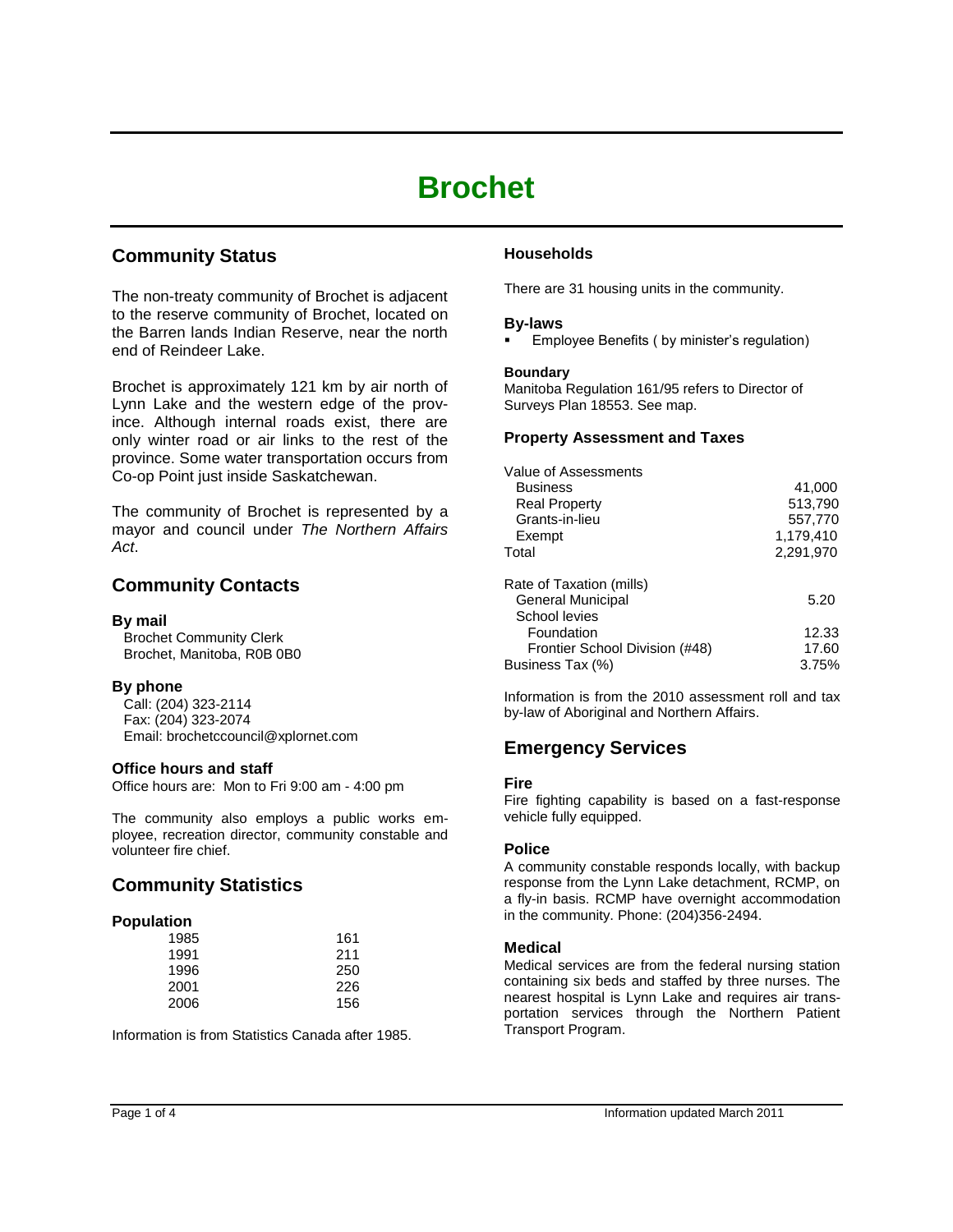# **Community-based Services**

#### **Airstrip**

Manitoba Transportation and Government Services, Northern Airports operate a 3,000'x90' gravel airstrip about half a mile from the community. The strip has remote controlled lighting. Office is in Winnipeg, phone: (204) 945-3421.

# **Hydro**

Provided by Manitoba Hydro as enhanced diesel service electric power. Service capacity is limited to 60 amps per household. Residential rates are:

| Service charge                                 | \$6.25/month   |  |
|------------------------------------------------|----------------|--|
| First 175 kWh                                  | 5.78 cents/kWh |  |
| Balance                                        | 5.16 cents/kWh |  |
| Hydro Regional Office is located at Lynn Lake, |                |  |
| Phone: (204)323-2003.                          |                |  |

#### **Telephone**

Manitoba Telecom Services provides digital satellite communication service to Brochet. Call MTS toll-free at: (204) 225-5687.

#### **Water**

Water and Sewer Treatment is owned by the First Nations and is distributed by Brochet water and sewer lines throughout the community.

Water is pumped from Reindeer Lake, filtered, chlorinated and distributed by pipeline to the community.

#### **Waste Disposal**

A solid waste disposal site is located near the community.

Sewage collection lines currently pipe the sewage to a lagoon.

# **Schools**

The Brochet School is operated by Frontier School Division. The principal supervises 10 teachers plus support staff, phone: (204) 323-2051.

#### **Recreation Facilities**

- Community Hall/Youth centre
- Outdoor skating rink with change house
- Baseball diamond

# **Recreation Activities:**

Youth Programs

# **Government Services**

Communities Economic Development Fund, Head Office at Thompson, phone: (204) 778-4138.

Manitoba Conservation, Regional Operations, Northeast Region Office, District Office located at Lynn Lake, phone: (204) 356-2413.

Manitoba Conservation, Regional Operations, Northeastern Region, seasonal Fire Ranger and Trap Line Officer located at Brochet; Natural Resources Officer located at Lynn Lake, phone: (204) 356-2413.

Manitoba Conservation, Regional Operations, Northeast Region Public Health, phone: (204) 677-6703.

Manitoba Culture, Heritage and Tourism, Regional Services Branch, Norman Region Office located at Thompson, phone: (204) 677-6780.

Manitoba Intergovernmental Affairs, Community Economic Development, Regional Office at Thompson, phone: (204) 677-6792.

Manitoba Intergovernmental Affairs, Community Planning Services, Regional Office located at Thompson, phone: (204) 677-6700.

Manitoba Justice Circuit Court sits at Brochet and is coordinated by the Thompson Regional Court Office, phone: (204) 677-6759.

Manitoba Labour, Employment Services Standards, Employment Standards Officer is located at Thompson, phone: (204) 677-6664.

Manitoba Labour, Office of the Fire Commissioner, Assistant Fire Commissioner is located at Thompson, phone: (204) 677-6592.

# **Commercial Services**

#### **Accommodation**

Limited accommodation is available at the local Nursing Station, phone: (204) 323-2120.

#### **Transportation**

- Gardewine North Transport service Brochet by air from Thompson, or by winter road through Lynn Lake.
- Calm Air provides scheduled air service to Lynn Lake and Thompson, phone: 1-800-592-7303.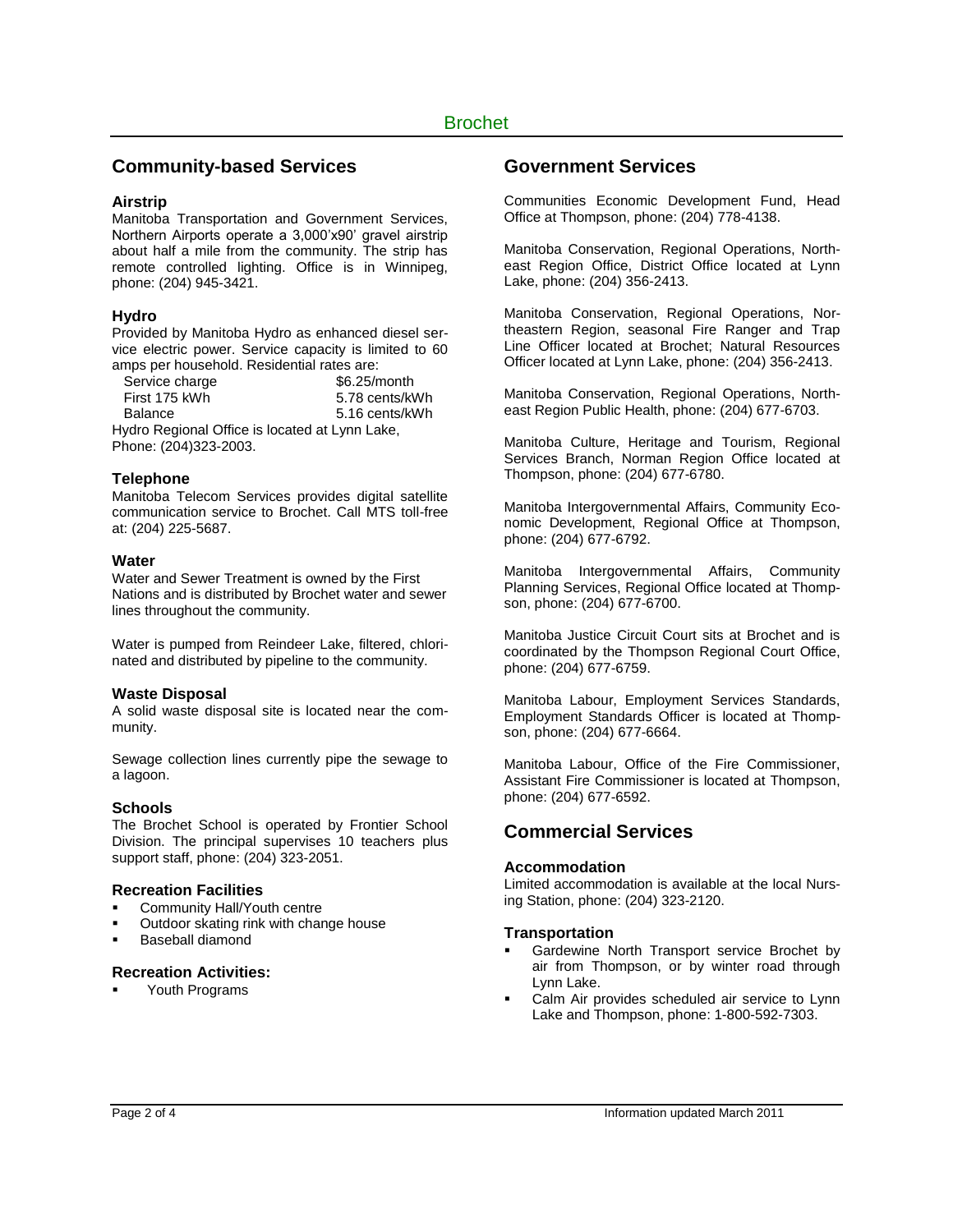### **Businesses**

- **Northern Billiards**
- Northern stores Inc, phone: (204) 323-2099
- **Jonsson's fuel (convenience store)**

# **Economic Overview**

Economic activity in the Brochet area is based on commercial fishing and trapping. The community is located in the Brochet Registered Trap Line Zone. Fishermen use the Kinisao fish station in the summer and the Lynn Lake fish station in the winter to deliver their fish.

Area and northern lodges employ local residents as guides.